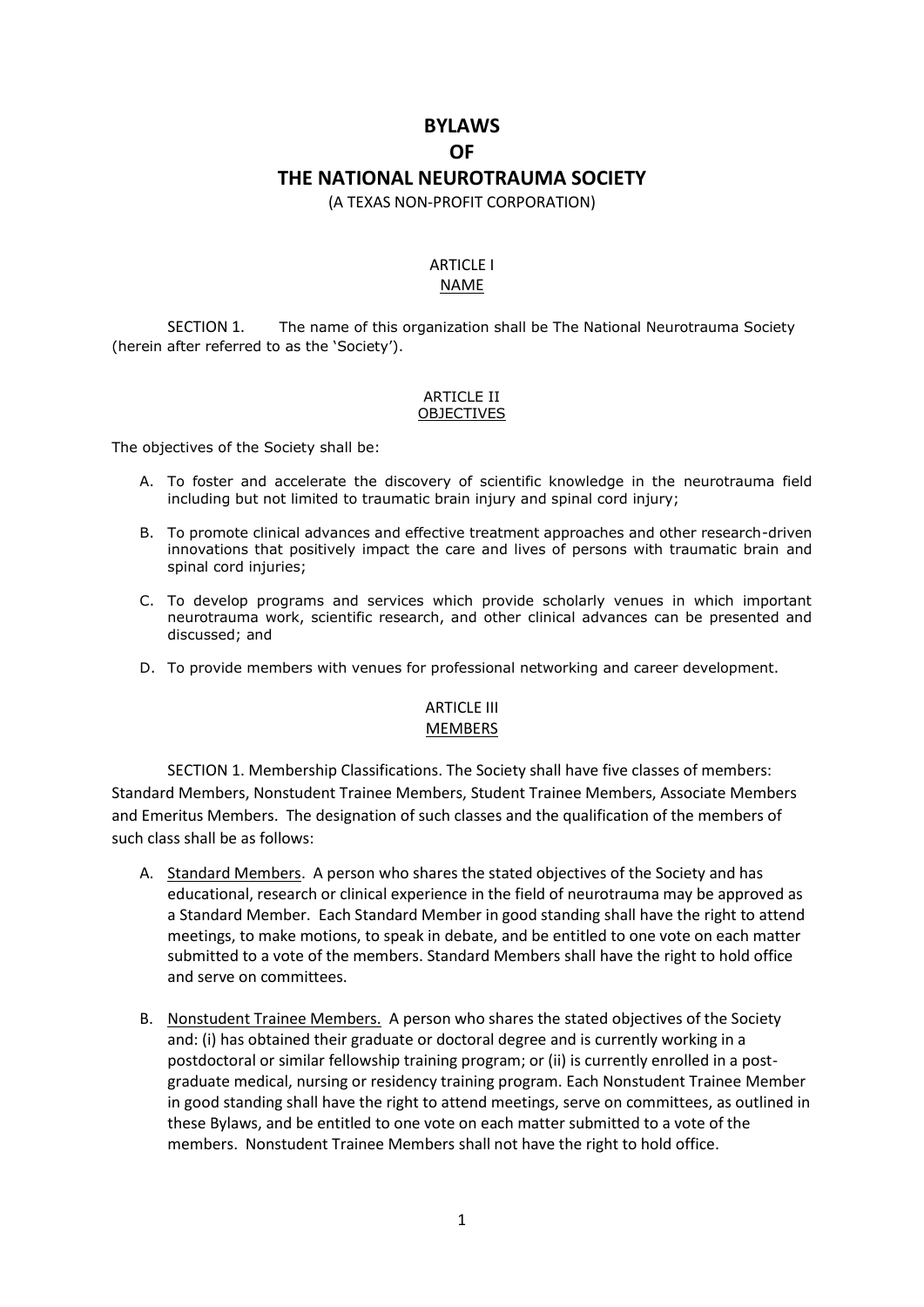- C. Student Trainee Members. A person who shares the stated objectives of the Society and is a student who is enrolled in an undergraduate or graduate or medical school program at a degree-granting institution of higher learning. Each Student Trainee Member in good standing shall have the right to attend meetings and serve on committees as non-voting members, as outlined in these Bylaws. Student Trainee Members shall not have the right to hold office or to vote.
- D. Associate Members. An Associate membership is open to individuals within associated professions or organizations who teach, conduct research, provide clinical care, or are otherwise involved in the neurotrauma field. Associate Members shall have no voting privileges and shall not have the right to hold office in the Society, but may attend meetings and serve on committees as non-voting members, as outlined in these Bylaws.
- E. Emeritus Members. A Standard Member who has retired from their professional duties may apply to the Council to become an Emeritus Member. Emeritus members shall pay no dues but shall have all rights and privileges of Standard Members.

SECTION 2. Applications for Membership. An applicant may apply for membership by completing an application and submitting it to the Membership Committee for approval. Student and Nonstudent Trainee Member applicants shall include supporting documentation indicating eligibility as a trainee with their application. Applications for membership are requested via the Society's website or via electronic or written solicitation by the Society and shall be submitted in writing or electronically in such form and containing such information as shall be prescribed by the Membership Committee and approved by Council.

SECTION 3. Membership Dues. Members shall pay dues as proposed by the Membership Committee and passed by majority vote of the Council. Emeritus Members shall pay no dues. Membership shall be renewable each year.

SECTION 4. Resignation or Termination of Membership. Any member may resign by filing a written resignation with the Secretary, but such resignation shall not relieve the member of the obligation to pay any dues, assessments, or other charges, theretofore accrued and unpaid. The Council, by affirmative majority vote of those present at any regularly constituted meeting, may terminate the membership of any member who becomes ineligible for membership. Membership shall terminate on the death or resignation of a member, or the failure to pay dues as set forth in Article IX, Section 3.

SECTION 5. Membership Reinstatement. Former members may re-apply for membership upon the full payment of any dues, excluding past subscription fees, accrued prior to resignation or termination of membership.

SECTION 6. Transfer. Membership in this Society is non-transferable.

### ARTICLE IV MEETINGS OF MEMBERS

SECTION 1. Annual Meeting. An annual business meeting of the members (the "Annual Meeting") shall be held in each year at a time and place to be designated by the President for the purpose of notification of newly elected Officers/Councilors and for the transaction of such other business as may come before the Society. The Annual Meeting shall be held in connection with the annual National Neurotrauma Society Symposium (the "Symposium"). The Council shall hold the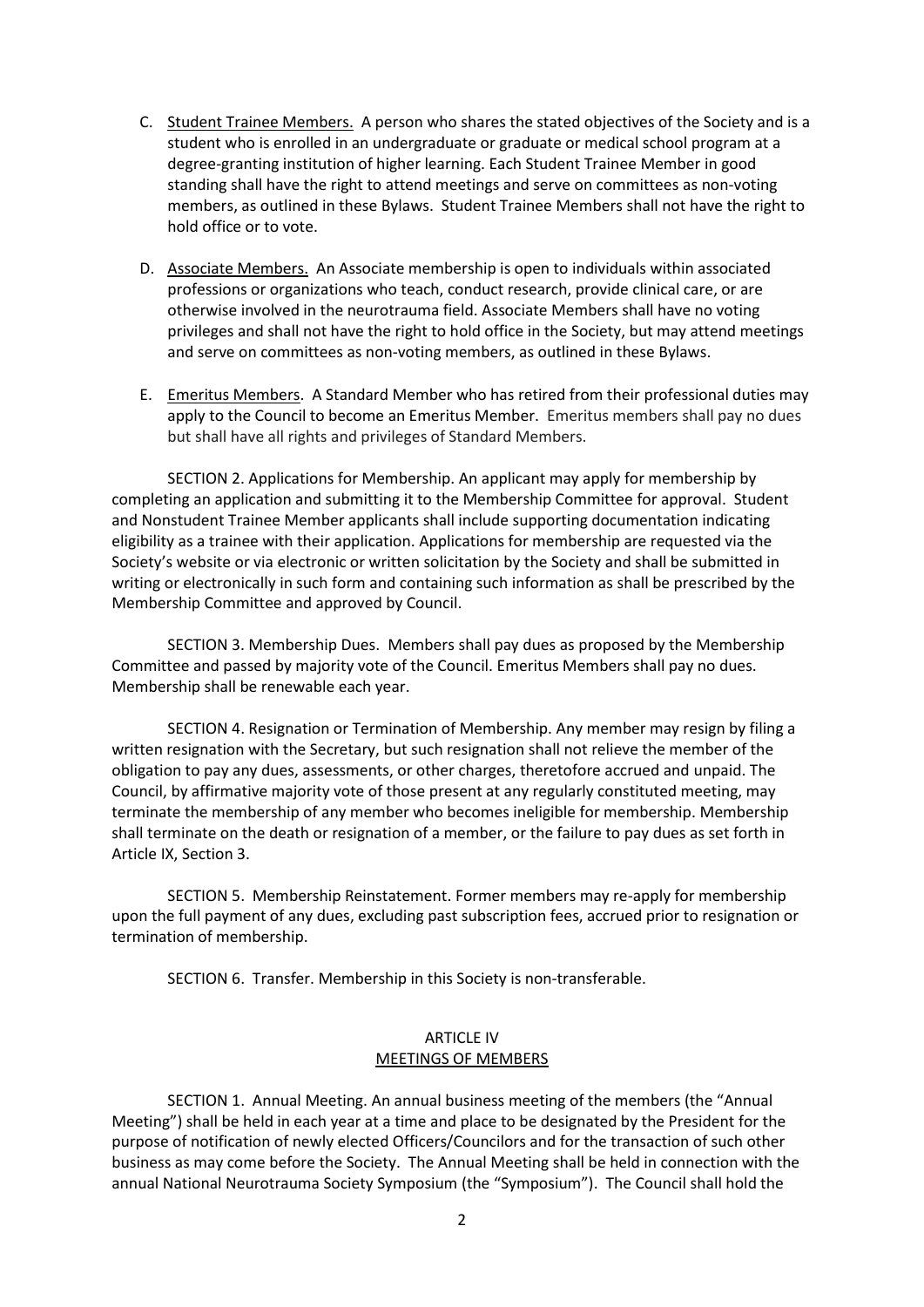electronic election of new officers/Councilors prior to the Annual Meeting in a timely manner in order to announce newly elected officers/Councilors at the Annual Meeting.

SECTION 2. Special Meetings. Special meetings of the members either in person, conference call or electronically may be called by the President, the Council, or by written petition filed with the Council of not less than one-tenth of the members having voting rights.

SECTION 3. Notice of Meetings. Written or printed notice stating the place, day and hour of any meeting of members shall be delivered, either personally, by mail or by e-mail, to each member entitled to vote at such meeting not less than ten (10) nor more than sixty (60) days before the date of such meeting, by or at the direction of the President or the Secretary or the officers or persons calling the meeting. In case of a special meeting or when required by statute or by these Bylaws, the purpose or purposes for which the meeting is called shall be stated in the notice. Notice of a meeting shall be deemed to be delivered when deposited in the United States mail or sent electronically to the member addressed to the member at his or her physical or electronic address as it appears on the records of the Society.

SECTION 4. Voting. A membership vote on any matter may be conducted by mail, electronic message, or any combination of these methods.

SECTION 5. Quorum. The members holding ten (10%) percent of the votes that may be cast in any meeting, or thirty (30) members, whichever is less, shall constitute a quorum at any meeting. If a quorum is not present at any meeting of members, a majority of the members present may adjourn the meeting from time to time without further notice.

SECTION 6. Proxy Vote. At any meeting of members, a member entitled to vote may vote by proxy executed in writing or authorized electronically by the member or by his or her authorized attorney in fact. No proxy shall be valid after eleven (11) months from the date of its execution, unless otherwise provided in the proxy.

SECTION 7. Officer/Councilor Vote. Where members of the Council or officers are to be elected, such election may be conducted by mail or electronic message in such manner as the Council may determine.

SECTION 8. Parliamentary Procedures. At any election for members of the Council, there shall be no cumulative voting. Parliamentary procedures to be followed in the Annual Meeting shall be those specified in "Robert's Rules of Order".

#### ARTICLE V COUNCIL

SECTION 1. Management. The affairs of the Society shall be managed by its Council. Members of the Council shall be Standard or Emeritus Members in good standing. The Council shall be responsible for the fulfillment of the scientific and business obligations of the Society. It shall be the duty of the Council to determine the policies for the good of the Society and the science it represents in accordance with these Bylaws. The Council shall authorize the expenditure of the Society's funds and it shall obtain an audit or review of the Society's finances every three (3) years. The audit or review will alternate every three (3) years.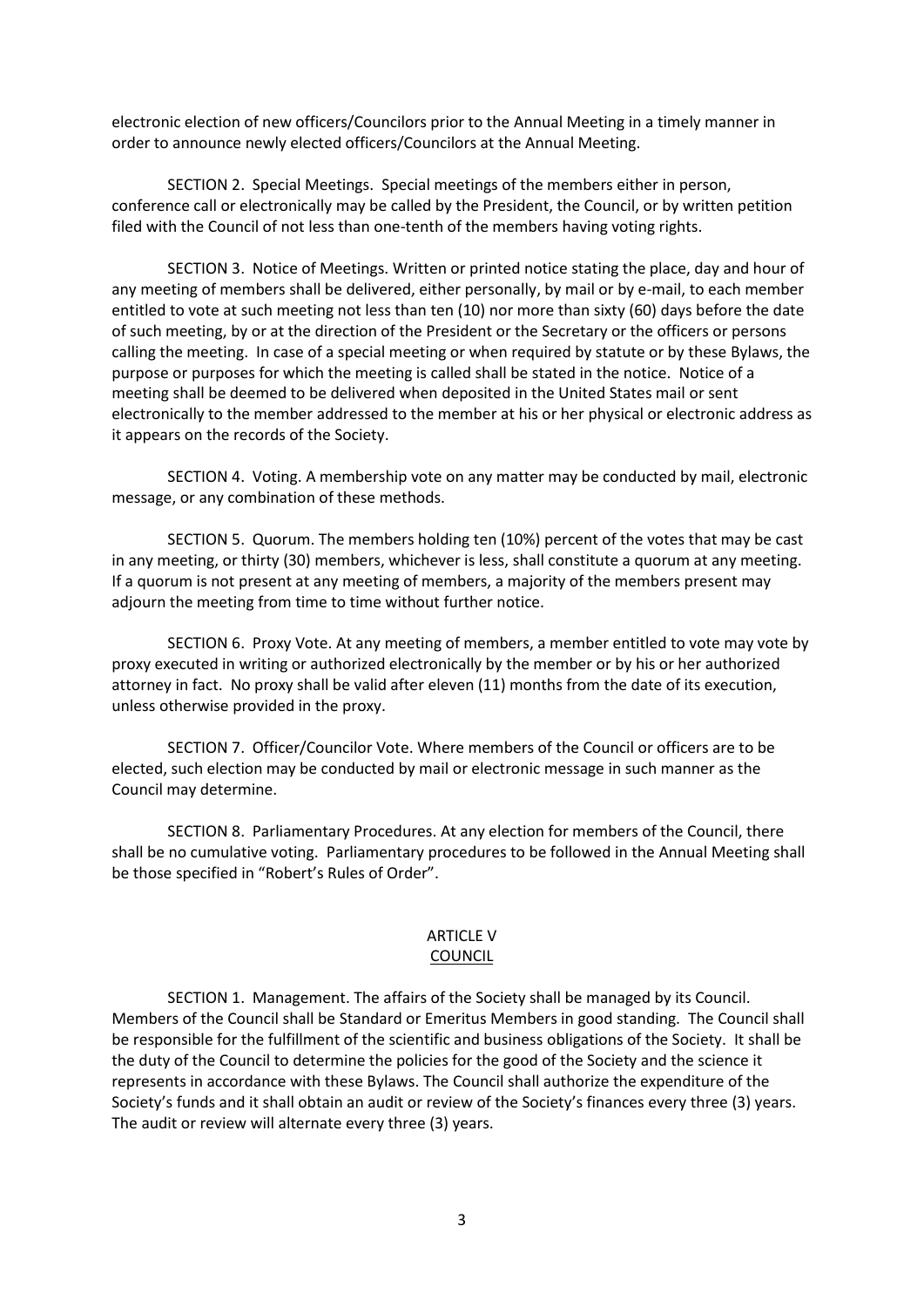SECTION 2. Composition of Council. The Council shall be comprised of at least twelve (12) but no more than twenty (20) members. The current officers, officers-elect, the Immediate Past President, the Editor-in-Chief of the official Society journal(s), the Training and Diversity Director, the Training and Diversity Director-elect, and at least seven (7) additional members ("Non-Officer Councilors") shall constitute the Council. The Editor-in-Chief of the official Society journal, Officerselect, and Training and Diversity Director-elect shall be *ex-officio*, non-voting members. Councilors shall be nominated by the Nominating Committee. Councilors shall be elected to provide representation from the membership.

SECTION 3. Training and Diversity Director. The Training and Diversity Director shall be responsible for developing programs within the Society for training and mentoring of Trainee Members. The Training and Diversity Director shall provide professional development and society outreach opportunities for all members, with a focus on improving and/or maintaining equity and opportunity as it pertains to women, under-represented minorities and individuals with disabilities. The Training and Diversity Director term shall be one (1) year.

Training and Diversity Director-elect. The Training and Diversity Director-elect shall automatically succeed to the position of Training and Diversity Director when that office becomes vacant or upon the end of the Training and Diversity Director's term of office and may assist with other duties as necessary. The Training and Diversity-elect Director shall serve one (1) year as an *exofficio* member without voting rights prior to taking office.

SECTION 4. Non-Officer Councilor Terms. Non-Officer Councilors shall be elected and hold office for a two (2) year term, until the next Annual Meeting thereafter and until their successors shall have been elected and qualified. Such Councilors shall serve staggered terms, to ensure that an equal number (or close to equal, in the event of an uneven number of Non-Officer Councilors) are elected each year.

SECTION 5. Regular Meetings. An annual meeting of the Council shall be held at the call of the President without other notice than this Bylaw. The Council may provide by resolution the time and place, either within or outside the State of Texas for the holding of additional regular meetings of the Council without other notice than such resolution, either in person, phone, or electronic communications. At the annual Council meeting, changes in dues, amendments to the Bylaws, proposals, and agenda for the Annual Meeting of the membership may be considered. Newly elected Council members who have not yet taken office, shall attend this meeting but may not vote.

SECTION 6. Special Meetings. Special meetings of the Council may be called by or at the request of the President or any two (2) members of the Council. The person or persons authorized to call a special meeting of the Council may fix any place, either within or outside the State of Texas as the place for holding any special meeting of the Council called by them, either in person, phone, or electronic communications.

SECTION 7. Notice of Meetings. Notice of any special meeting of the Council shall be given at least two (2) days prior to such meeting by written notice delivered personally or sent by mail or email to each Council member at his or her address as shown by the records of the Society. If mailed, such notice shall be deemed to be delivered when deposited in the United States mail in a sealed envelope so addressed with postage prepaid. If notice is given by email, notice shall be deemed to be delivered once it is sent. Any Council member may waive notice of any meeting. The attendance of a Council member at any meeting shall constitute waiver of notice of such meeting, except where a Council member attends a meeting for the express purpose of objecting to the transaction of any business on the grounds that the meeting is not lawfully called or convened. The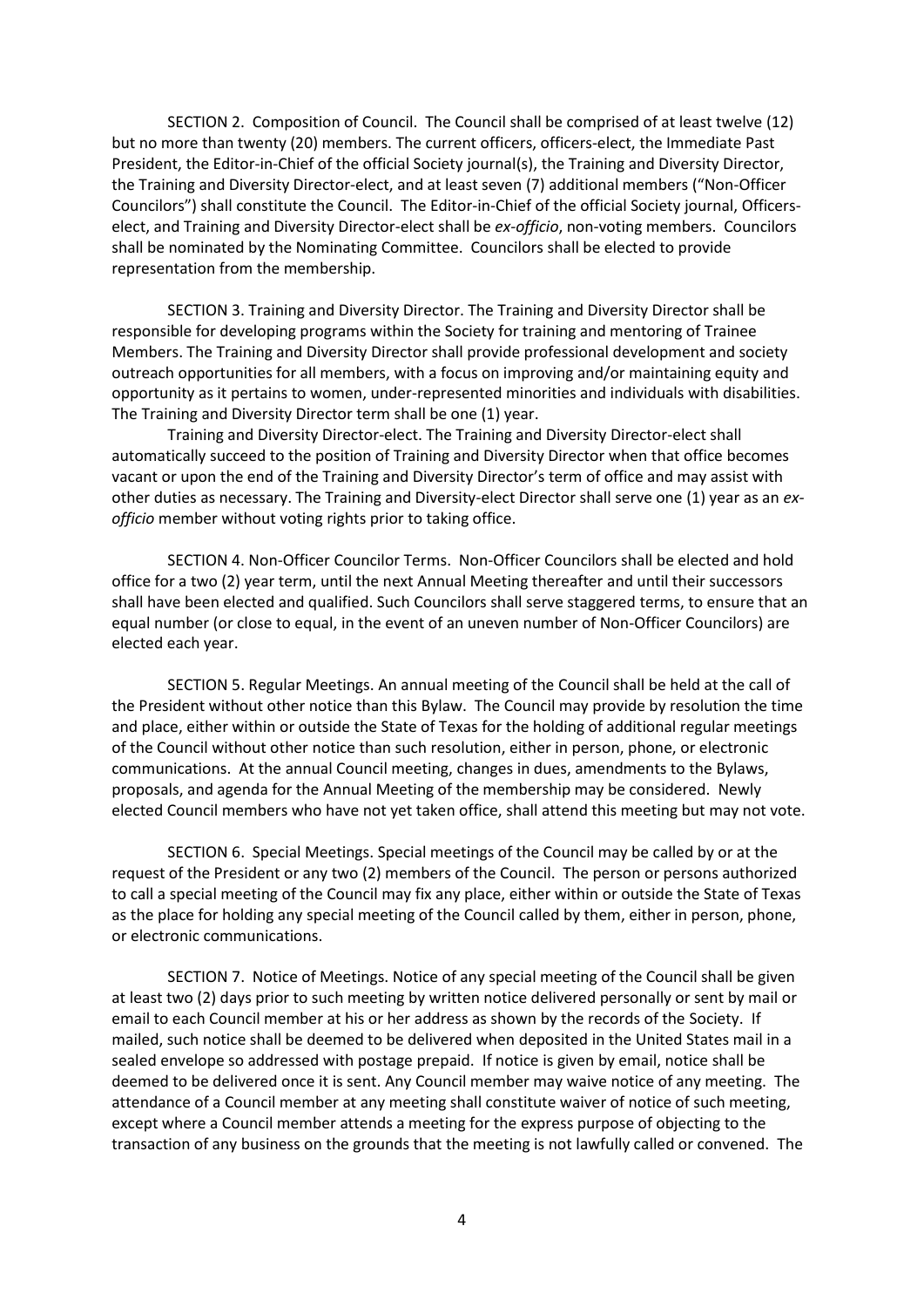business to be transacted at the meeting shall not be specified in the notice or waive of notice of such meeting, unless specifically required by the law or by these Bylaws.

SECTION 8. Quorum. A majority of the voting members of the Council shall constitute a quorum for the transaction of business of any meeting of the Council; but if less than a majority of the Council members are present at the meeting, a majority of the Council members present may adjourn the meeting from time to time without further notice.

SECTION 9. Act of Council. The act of a majority of the Council members present at a meeting at which a quorum is present shall be the act of the Council, unless the act of a greater number is required by law or these Bylaws.

SECTION 10. Council Vacancies. Any vacancy occurring in the Council shall be filled by the affirmative vote of a majority at a Council meeting at which a quorum is present. A Council member nominated to fill a vacancy shall be elected for the unexpired term of his or her predecessor in office. Any Council membership to be filled by reason of any increase in the number of Council members shall be filled by election at any Annual Meeting or at a special meeting of the members called for that purpose.

SECTION 11. Compensation. Council members as such shall not receive any stated salaries for their services but by resolution of the Council any Council member may be indemnified for expenses and costs, including attorney's fees, actually and necessarily incurred in connection with any claim asserted against that Council member, by action in court or otherwise, by reason of his or her being or having been such Councilor, except in relation to matter as to which he or she shall have been guilty of negligence or misconduct in respect of the matter in which indemnity is sought.

SECTION 12. Council Business. The Council may, at its discretion, appoint an Executive Director with appropriate compensation to assist in handling the affairs of the Society.

#### ARTICLE VI **OFFICERS**

The officers of the Society shall be a President, a Vice President, a Secretary, and a Treasurer. All officers shall automatically serve a one (1) year term, immediately after they have served a one (1) year term as the officer-elect for such position. All officer-elect positions shall be elected by the Society membership entitled to vote.

SECTION 1. President. It shall be the duty of the President to supervise all the business and affairs of the Society and preside at all meetings of the members and of the Council. The President shall serve as Chair of the Council, nominate the chairs of the Standing Committees for approval by the Council, and to carry out other activities usually pertaining to this office.

SECTION 2. President-elect. The President-elect shall automatically succeed to the presidency when the position of the President becomes vacant or upon the end of the President's term of office and may be assigned other duties as necessary. The President-elect shall serve one (1) year prior to taking office as an ex-officio member without Council voting rights.

SECTION 3. Vice President. It shall be the duty of the Vice President to carry out the duties of the President when absent or disabled. The Vice-President shall preside over the abstract submission and abstract review process for the Symposium. The Vice-President shall oversee the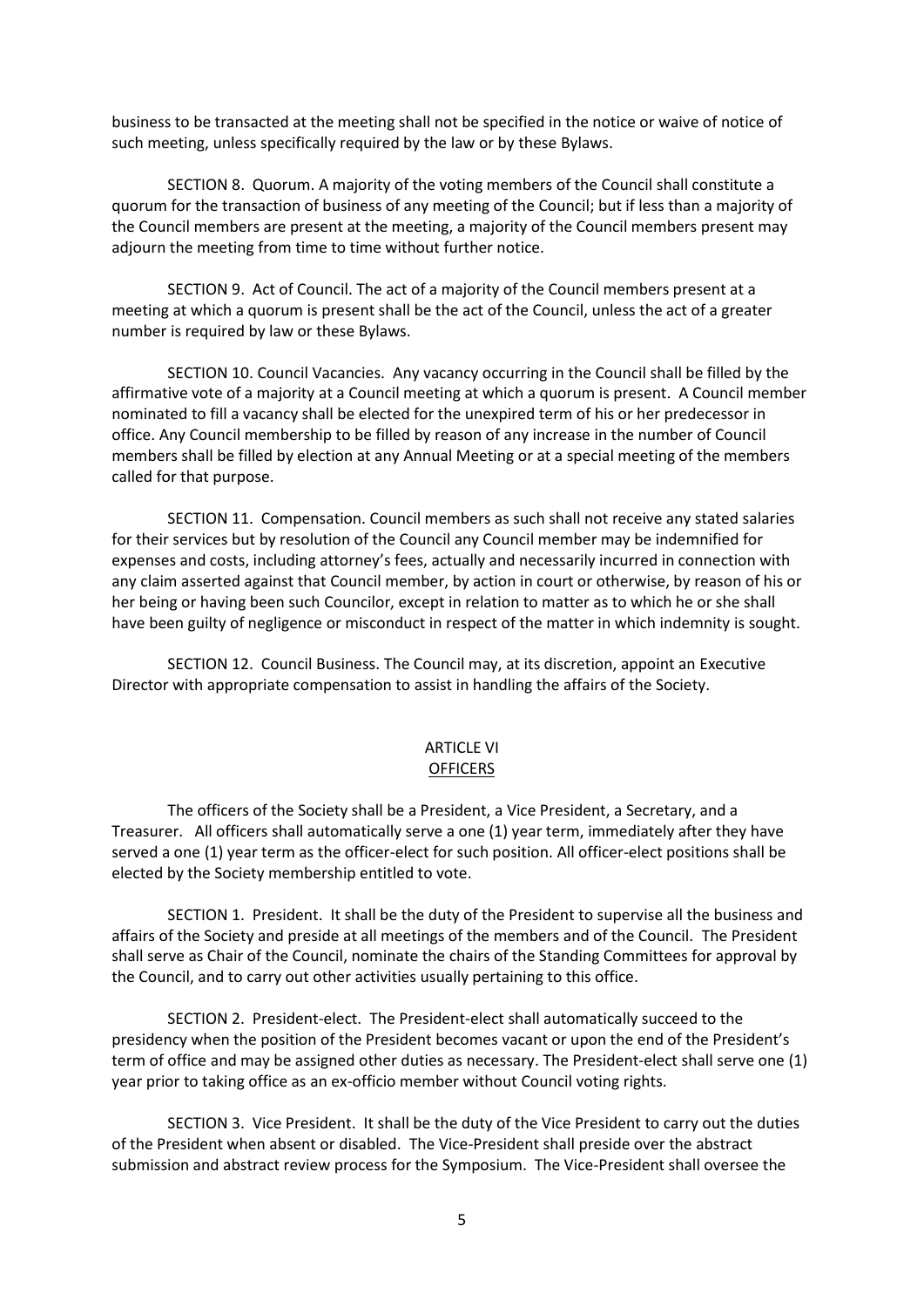awards selection and award process for the Symposium. The Vice President shall assist the President and Council in Society initiatives and projects.

SECTION 4. Vice President-elect. The Vice President-elect shall automatically succeed to the vice presidency when the position of the Vice President becomes vacant or upon the end of the Vice President's term of office and may be assigned other duties as necessary. The Vice President-elect shall assist the Vice-President with his / her duties. The Vice President-elect shall serve one (1) year prior to taking office as an ex-officio member without Council voting rights.

SECTION 5. Secretary. The Secretary shall assist the Executive Director to keep accurate records, maintain an up-to-date membership list, and give notice of all meetings of members and of the Council. The Secretary shall serve as co-chair of the Membership Committee and work with the Communications and Marketing Committee to coordinate Society communications.

SECTION 6. Secretary-elect. The Secretary -elect shall automatically succeed to the position of Secretary when that office becomes vacant or upon the end of the Secretary's term of office and may be assigned other duties as necessary. The Secretary-elect shall serve as co-chair of the Membership Committee and assist the Secretary with record-keeping, notices, and reporting duties. The Secretary-elect shall serve one (1) year prior to taking office as an ex-officio member without Council voting rights.

SECTION 7. Treasurer. The Treasurer shall assist the Executive Director to send out dues notices and collect all dues and maintain all financial records of the Society. S/he and the Executive Director shall be responsible for all funds and securities of the Society and shall make all disbursements in accordance with the budget approved by the Council. S/he shall submit an annual report of the financial condition of the Society and shall be responsible for any financial reports required by the Internal Revenue Service, the State of Texas or any other governmental entity. The Treasurer will serve as Chair of the Finance Committee.

SECTION 8. Treasurer-elect. The Treasurer-elect shall automatically succeed to the position of Treasurer when that office becomes vacant or upon the end of the Treasurer's term of office and may be assigned other duties as necessary. The Treasurer-elect shall be a member of the Finance and Development Committee and assist the Treasurer with record-keeping, notices, and reporting duties. The Treasurer-elect shall serve one (1) year prior to taking office as an ex-officio member without Council voting rights.

## ARTICLE VII STANDING COMMITTEES

SECTION 1. Committee Formation. Chairs of the Standing Committees shall be nominated by the President and shall be Council members. Appointment of Committee Chairs shall be approved by a majority vote of the Council at which a quorum is present, excluding vote from the Committee Chair nominee. Members of Standing Committees shall be appointed by the Committee Chair, in accordance with committee-specific requirements, as outlined by these Bylaws. Members of Standing Committees must be Society Members with voting rights. Society Members with no voting rights may be on committees, as outlined by these Bylaws, as *ex-officio* committee members. Committee Chairs and Members of Standing Committees shall serve two (2) year terms, unless noted in these Bylaws. Committee memberships will represent a broad geographic distribution, with no more than one person from a given institution.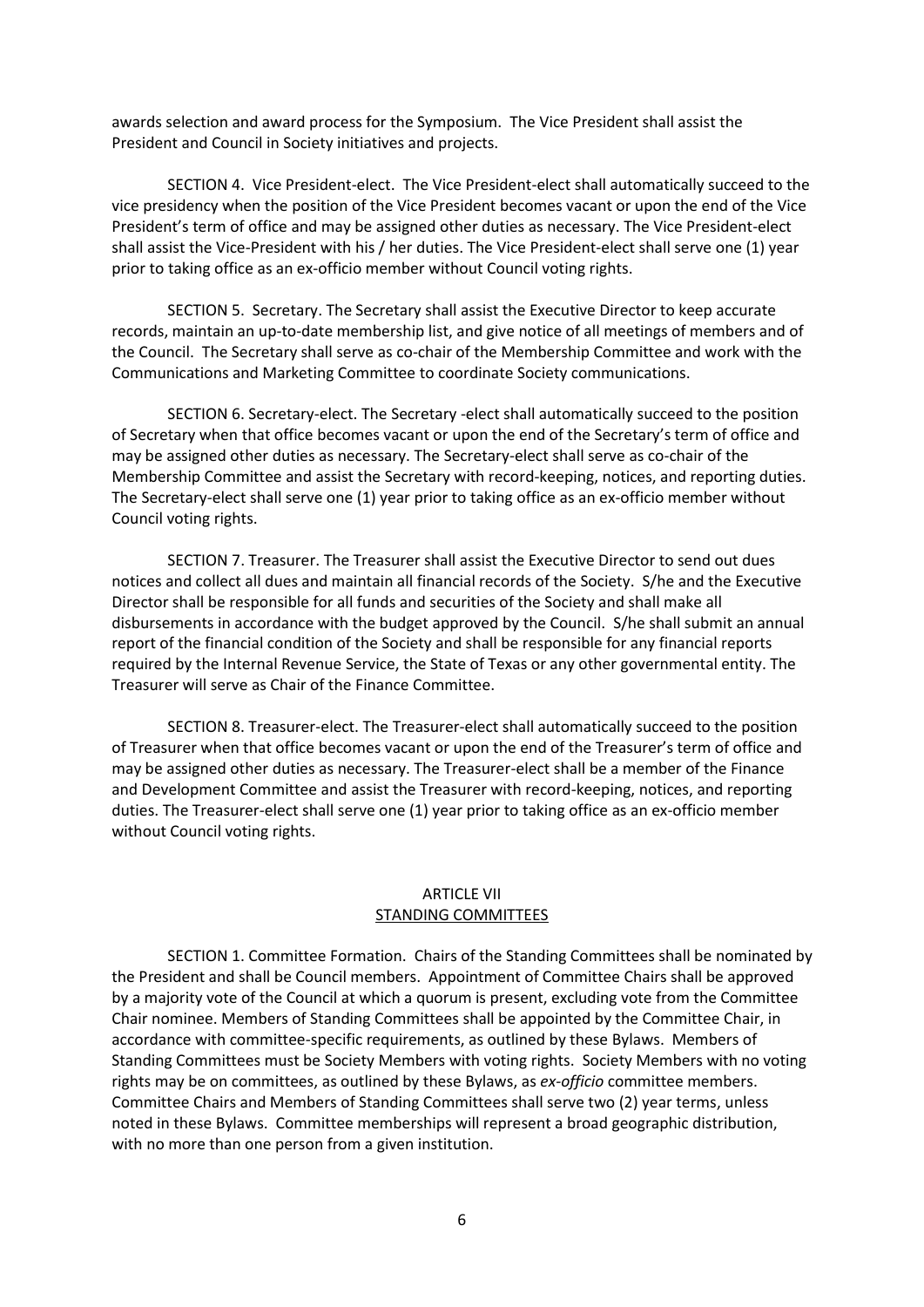SECTION 2. Committees. The following shall be the standing committees of the Council, whose members shall be appointed in accordance with these Bylaws:

- 1. Executive Committee. The Executive Committee shall be comprised of the President, Vice President, Secretary, Treasurer, and Past-President. The Executive Committee shall be responsible for advising the President on the management of the affairs of the Society between meetings of the Council. The Executive Committee shall be chaired by the President.
- 2. Membership Committee. The Membership Committee shall be comprised of the Secretary and Secretary-Elect, who shall serve as co-chairs and a minimum of three (3) Society members. The primary purpose of the committee is to increase individual memberships in the Society and to review applications for membership. Applicants may be granted membership by the committee. Applications must obtain the approval vote of at least two-thirds of the members of the committee.
- 3. Nominating Committee. The Nominating Committee shall be comprised of the Immediate Past-President who shall be chair of the committee and at least three (3) other members of Council. At least (30) days before the Annual Meeting, a ballot containing the list of all nominees shall be sent to the membership for vote. For a member to be eligible for nomination for elective office s/he must be an active Standard Member in good standing. The term for the Nominating Committee shall be one (1) year.
- 4. Program Committee. The Program Committee Chair (the "Program Chair") shall be appointed annually by the President and confirmed by majority vote of the Council at which a quorum is present. The Program Chair shall preside over the Symposium. The Program Committee shall be composed of current officers, the Immediate Past-President, the Training and Diversity Director, required representative(s) from other partner organizations involved with the Symposium, and at least four (4) Society members chosen by the Program Chair. This committee is responsible for the scientific and social program of the Symposium. The Program Committee shall work in cooperation with other organizations which may enter into mutual relationship with the Society, for Symposium planning. The term for the Program Committee shall be one (1) year.
- 5. Publication Committee. The Publications Committee shall be comprised of a chair, and at least two (2) Society members. The committee serves as liaison between the membership and the publisher of the official Society journal(s), offering advice and comment on general publication policies and fees. The Publication Committee shall also offer guidance over other publications involving the Society, including but not limited to press, electronic delivery of scientific content, and other publications not competing with the official Society journal policy.
- 6. Finance Committee. The Finance Committee shall be comprised the President, Treasurer, Treasurer-elect, Immediate Past Treasurer, and up to two (2) Society members with appropriate expertise in finance and/or investments. The Treasurer will serve as chair. The committee is responsible for monitoring and advising the membership on the Society's investments, and planning and executing development and fundraising efforts on behalf of the Society. Any proposals that are recommended by this committee shall be submitted to the Council for approval.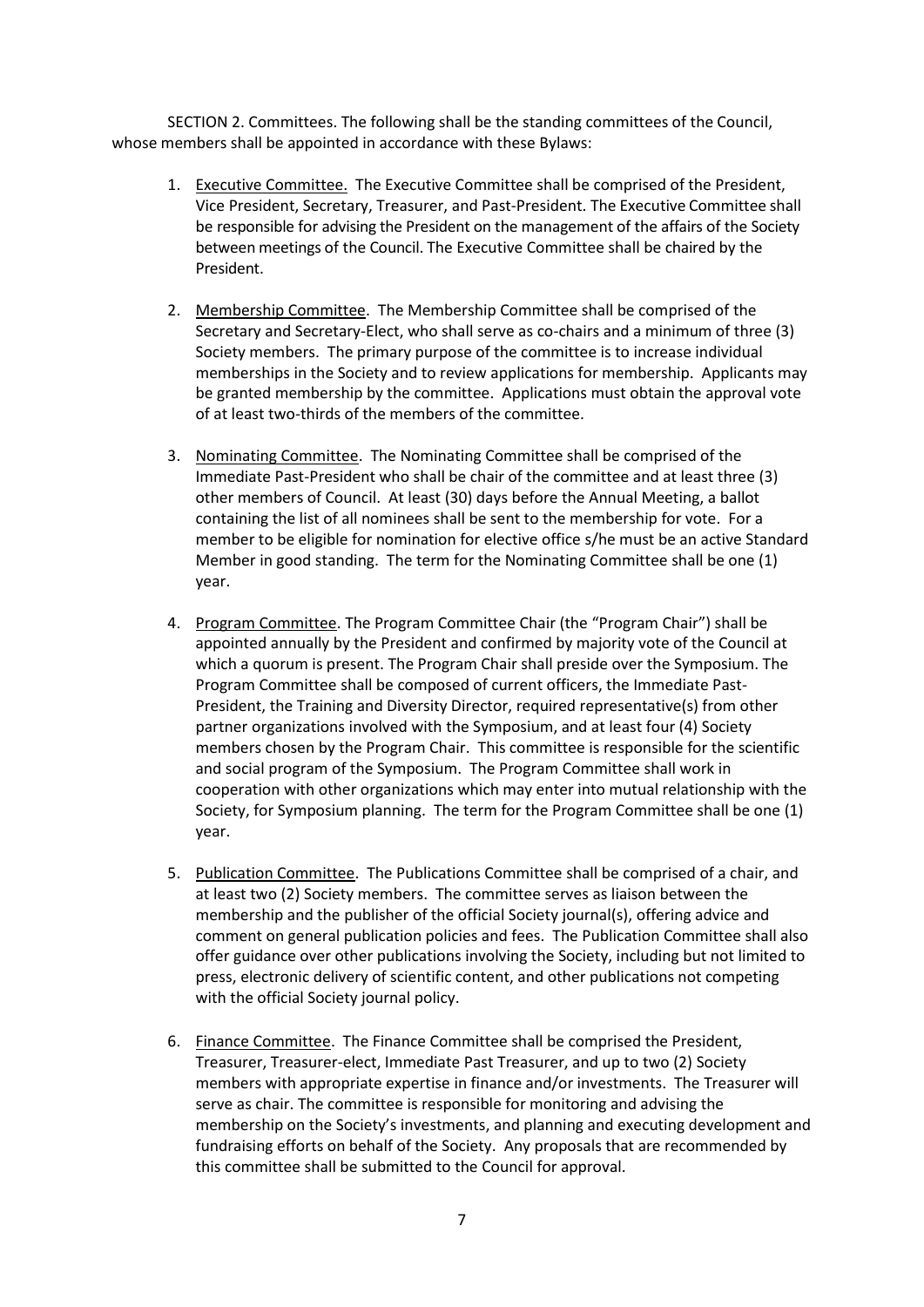- 7. Communications and Marketing Committee. The Communications and Marketing Committee shall be comprised of a chair, and at least two (2) Society members. The committee shall work with the Executive Director and the Secretary to coordinate Society communications and marketing efforts, including, but not limited to social media presence, newsletters, website content, logos, press and media relations, and membership campaigns. The Communications and Marketing Committee shall work with other committees to ensure unified messaging. Any material proposals that are recommended by this committee shall be submitted to the Council for approval.
- 8. Advocacy and Policy Committee. The Advocacy and Policy Committee shall be comprised of a chair, and at least two (2) other members of Council. This committee will be responsible for advancing advocacy efforts to further the Society's objectives. Proposals that are recommended by this committee shall be submitted to the Council for approval.
- 9. Training Education and Mentoring (TEAM) Committee. The Training and Diversity Director shall serve as the chair of the TEAM committee and will select no fewer than four (4) additional Society Members, including at least one (1), but not more than two (2) Student or Nonstudent Trainee Members. The TEAM Committee shall work with the Program Committee to develop programming for the Symposium as related to trainee recognition and interests. The Committee shall work with the Membership Committee to foster diversity and inclusion among the members, and to develop support and outreach programs related to training, education and mentoring Student and Nonstudent Trainee Members.
- 10. Ad Hoc Committees. The Society may, at times, form an ad hoc committee or task force for a limited period of time to address a specific need (e.g., Bylaws revision, staff search committee, legal advice). Formation of an ad hoc committee or task force must be approved by the Council and have at least one (1) Council member as a committee member. When the work of the ad hoc committee is completed, the committee shall be dissolved.

## ARTICLE VIII INTERNAL AFFAIRS

SECTION 1. Any action required to be taken at a meeting of the Council or a committee may be taken without a meeting if a written consent, stating the action to be taken, is signed by the number of Councilors or committee members necessary to take that action at a meeting at which all of the Councilors or committee members are present and voting. The consent must state the date of each Counselor's or committee member's signature. Prompt notice of the taking of an action by the Council or a committee without a meeting by less than unanimous written consent shall be given to each director or committee member who did not consent in writing to the action.

SECTION 2. Subject to the provisions of the Texas Non-Profit Corporation Act, unless otherwise restricted by the By-Laws, members of the Society, members of the Council or members of any committee designated by such Council may participate in and hold a meeting of such members, Council, or committee by conference telephone or similar communications equipment, another suitable electronic communications system, including videoconferencing technology or the Internet, if the telephone or other equipment or system permits each person participating in the meeting to communicate with all other persons participating in the meeting. Participation in a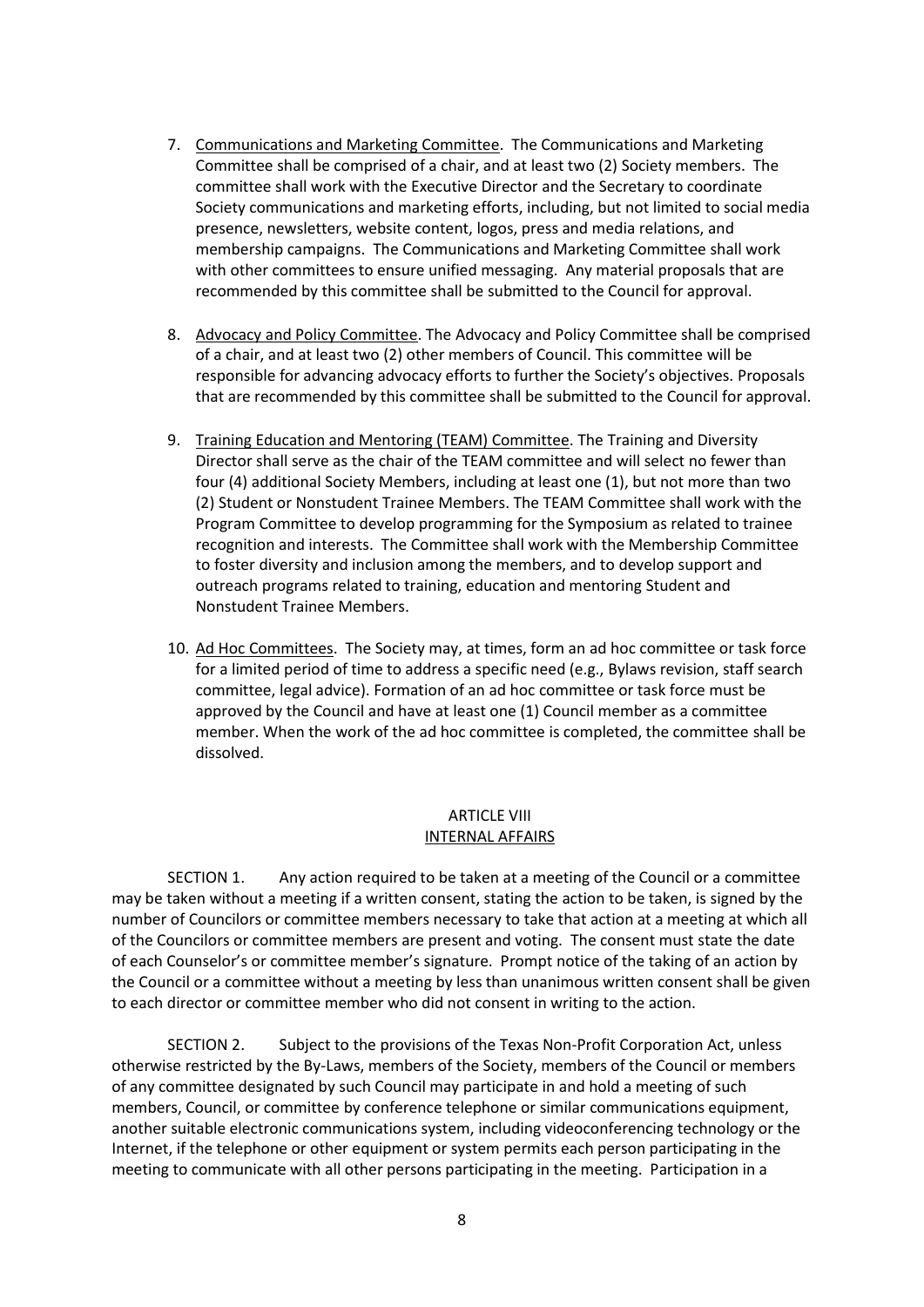meeting pursuant to this Article, shall constitute presence in person at such meeting, except where a person participates in the meeting for the express purpose of objecting to the transaction of any business on the ground that the meeting is not lawfully called or convened.

#### ARTICLE IX CONTRACTS. CHECKS. DEPOSITS AND FUNDS

SECTION 1. Contracts. The Council may authorize any Officer or the Executive Director to enter into any contract or execute and deliver any instruments in the name of and on behalf of the Society and such authority may be general or confined to specific instances.

All checks, drafts or orders for the payment of money, notes or other evidences of indebtedness issued in the name of the Society shall be approved by the Treasurer and processed by the Executive Director and in such manner as shall from time to time be determined by resolution of the Council. In the absence of such determination by the Council, then such instruments shall be signed by the Treasurer or President.

SECTION 2. Deposits. All funds of the Society shall be deposited on a timely basis to the credit of the Society in such banks, trust companies, investment funds or other depositaries as the Council may select. The President, Treasurer and Executive Director will be listed as signors on all accounts.

SECTION 3. Donations. The Council may accept on behalf of the Society any contribution, gift, bequest or devise for the general purposes or any special purpose of the Society.

## ARTICLE X DUES AND ASSESSMENTS

SECTION 1. Fiscal Affairs. All fiscal affairs of the Society shall be conducted on the basis of the calendar year. The Council may determine from time to time the amount of initiation fee, if any, and special assessments for designated purposes payable to the Society by members. No special assessment shall be effective until a proposal for such special assessment has been submitted to the membership and approved by a majority of the votes cast, by written or electronic ballot, in a referendum of the membership held in accordance with this Article.

SECTION 2. Dues. Dues shall be payable on January 1 of each year. Annual dues shall not be pro-rated and may include annual subscription fees to the official publication(s) of the Society.

SECTION 3. Non-Payment of Dues. The annual dues shall be payable on January 1 of each year. Any member who shall fail to pay annual dues by March 31 shall be deemed not in good standing and forfeit membership benefits, including, but not limited to voting rights, access to the Society journal, and discounted registration. A member suspended for nonpayment of dues shall be restored to full membership on payment of all past dues, excluding subscription fees from past calendar years. Non-payment of dues for two consecutive years shall be cause for cancellation of membership, provided, however, that membership may be restored upon payment in full of all indebtedness to the Society and by approval of the Council or by any committee or group to whom the authority to grant such approval has been delegated by the Council.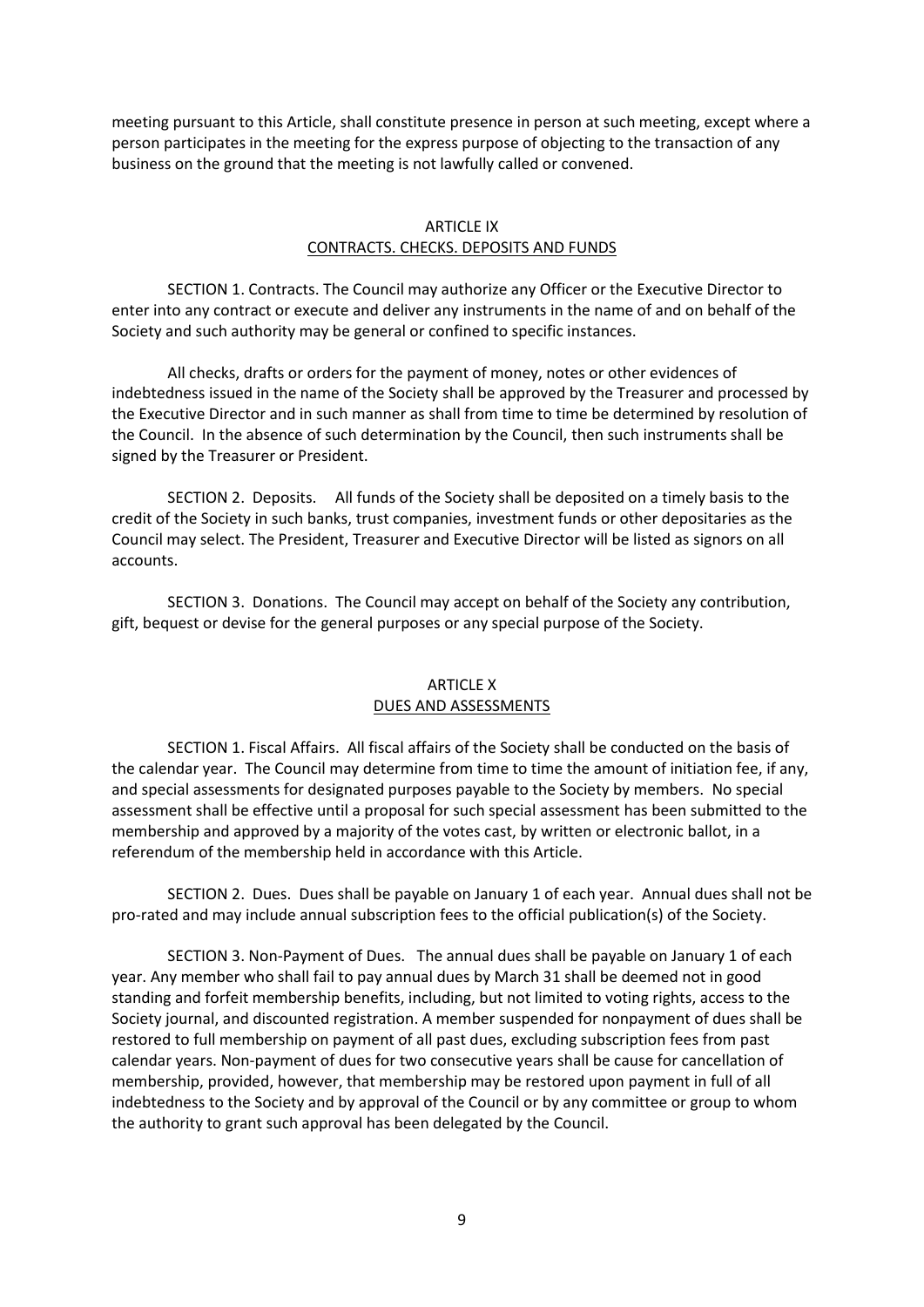SECTION 4. Referendums. The Council shall set the date for any referendum at least thirty (30) days prior thereto. The Secretary shall send by United States mail or via email to each member of the Society at his/her mailing address or email address as shown on the records of the Society a true copy of the subject of the referendum, with spaces indicated thereon for a vote of "for" or "against" and a notation as to the date and time of the closing of the referendum together with an identifying return envelope or return email. The Secretary- shall count and tally the votes cast and received prior to the closing of the referendum. Such counting of the votes shall take place within ten (10) days from the closing of the referendum or as soon thereafter as practicable. Any member of the Society may be present at the counting and tallying of the votes. The results of such referendum shall have no force and effect unless the votes of more than ten percent (10%) of the membership in good standing shall have been cast.

## ARTICLE XI **ELECTIONS**

SECTION 1. Officer Nominations. Nominations for officers that shall become vacant, shall be made by the Nominating Committee. Nominations can also be received by petition via electronically and must contain a written statement by the nominee of willingness to serve. In order that the names of people so nominated may appear on the ballot, petition's must be received by the Secretary, via email sixty (60) days before the Annual Meeting. The final list of nominees arranged as a ballot shall be mailed or emailed to the members. The candidate for each office receiving the highest number of votes will be elected.

SECTION 2. Councilor Nominations. The election of members of the Council shall follow the same schedule as for the election of Officers. The slate of the Nominating Committee shall contain names for each of the vacancies. Additional nominations for Council may be made by email petition and must contain an email statement by the nominee of willingness to serve.

SECTION 3. Term. All officers and councilors shall take office at the end of the Annual Meeting of the Society.

## ARTICLE XII INDEMNITY AND INSURANCE

SECTION 1. Indemnity. Each person who at any time shall serve, or shall have served, as a Councilor, officer or employee of the Society, or any person who is or was serving at the request of the Society as a director, officer, trustee, employee or similar functionary of another Society, corporation, or other enterprise shall be entitled to indemnification as and to the fullest extent permitted by Article 1396-2.22A of the Texas Non-Profit Corporation Act or any successor statutory provision, as from time to time amended. The foregoing right to indemnification shall not be deemed exclusive of any rights to which the Indemnitee may be entitled as a matter of law or under any agreement, vote of members or directors, or other arrangement.

SECTION 2. Insurance. The Society is authorized to purchase insurance against the liabilities and expenses described herein or Article V, Section 9 above.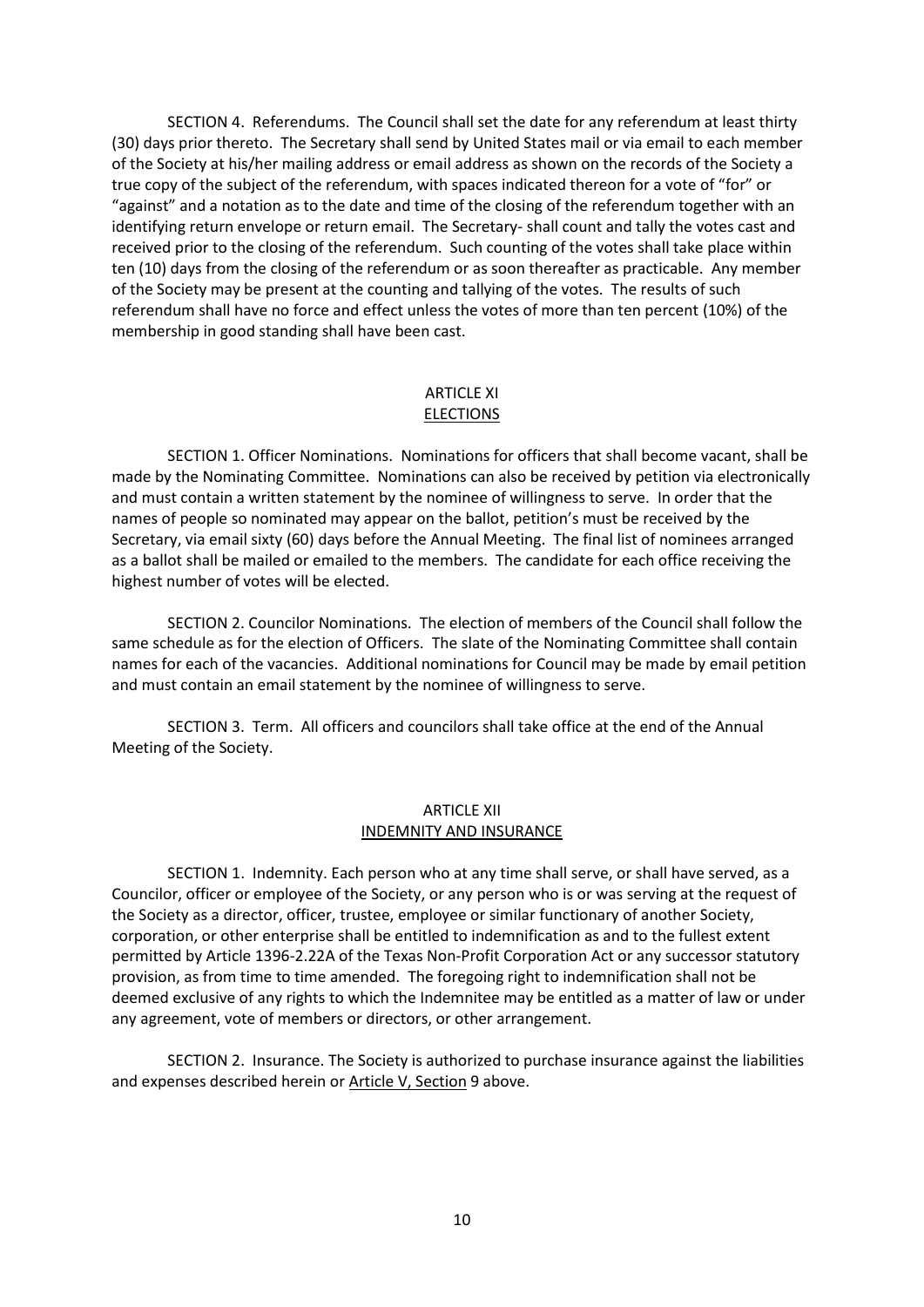## ARTICLE XIII NON-DISCRIMINATION

The Society shall be committed to a policy of non-discrimination with regard to its membership or participation in any of its programs or events and affirms that no person shall, on the grounds of race, color, national origin, age, sex, religion, marital status, or handicap/disability, be excluded from participation in, or be denied the benefits of membership — including holding office — or be otherwise subject to discrimination.

## ARTICLE XIIII PUBLICATIONS

The Society is empowered to publish or to enter into agreements with others to publish such journals and other publications (abstracts, reviews, newsletters, etc.) as may be authorized by twothirds majority vote of the Council at which a quorum is present. Changes in the agreements, which implement the publishing of a duly established journal or other organization may be authorized by a majority vote of the Council at which a quorum is present.

## ARTICLE XV MISCELLANEOUS

SECTION 1. Bookkeeping. The Society shall keep correct and complete books and records of accounts and shall also keep minutes of the proceedings of its members, council and committees having any of the authority of the Council and shall keep at the registered or principal office a record giving the names and addresses of the members entitled to vote. All books and records of the Society may be inspected by any member, his or her agent or attorney, for any proper purpose at any reasonable time.

SECTION 2. Fiscal Year. The fiscal year of the Society shall be on the basis of a calendar year.

SECTION 3. Notices. Whenever any notice is required to be given under the provisions of the Texas Non-Profit Corporation Act or under the provisions of the Articles of Incorporation or the Bylaws of the Society, a waiver thereof in writing signed by the person or persons entitled to such notice, whether before or after the time stated therein, shall be deemed equivalent to the giving of such notice.

SECTION 4. Bylaws. If required by the Texas Non Profit Corporation Act, the Bylaws of this Society may be amended, repealed, or added to, or new Bylaws may be adopted, by the vote or written assent or electronic vote of a majority of the members entitled to vote at a meeting at which a quorum is present and called for the purpose according to the Bylaws.

SECTION 5. Bylaws Approval. Subject to the limitations of the Articles of Incorporation and the Texas Non Profit Corporation Act concerning corporate action the Bylaws of this Society may be amended, repealed or added to, or new Bylaws may be adopted, by a resolution of the Council.

SECTION 6. Affiliations. The Society is empowered to affiliate with other organizations to any extent not prohibited by the Texas Non Profit Corporation Act. Proposals for Society affiliations may be initiated by individual members of the Council or by petition to the Council signed by 10% of members of the Society and to become effective must be approved by a two-thirds majority of the